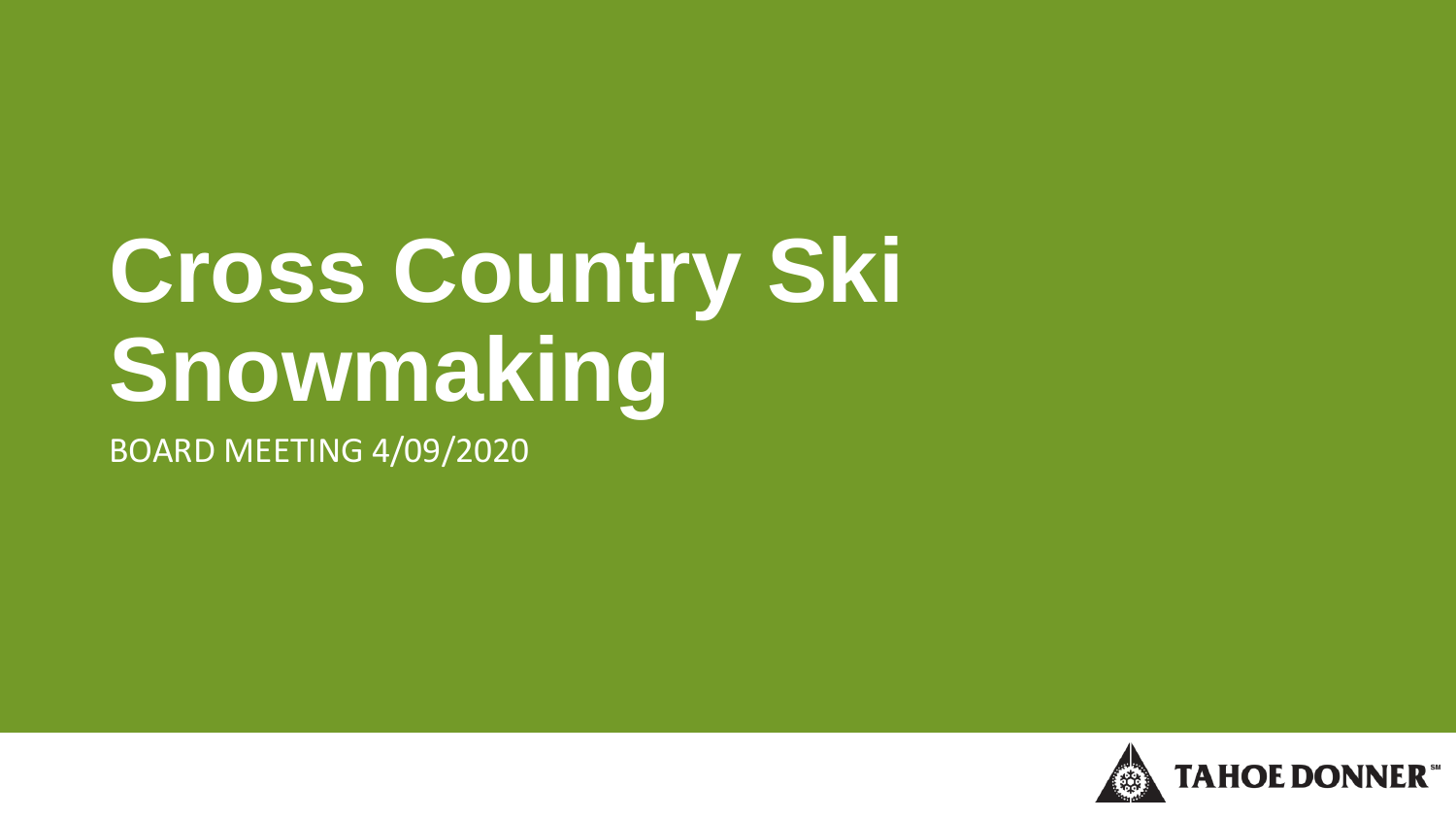## Action Item: Consider approving Phase 1 and 2 XC Snowmaking for final design, permitting and construction

Decision Paper/Information paper Summary

- Background/ROI Discussion
- Design phases
- Member outreach
- Cost
- Decision

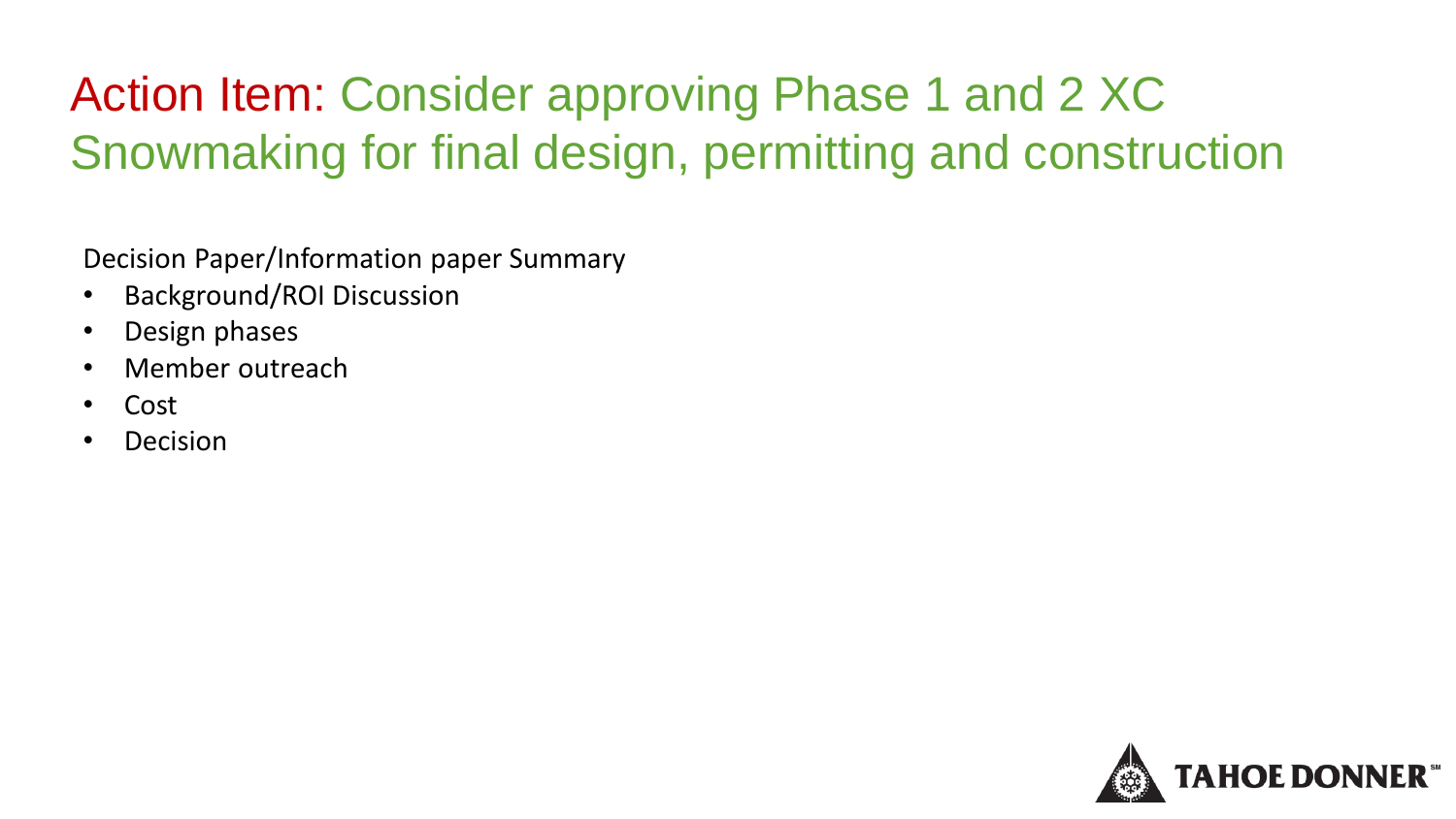### Background/ROI Discussion

- Insurance policy protecting key association revenue
- Have had low snow/drought year for 4 out of last 10 years
- ROI shows complete recoup of investment over a ten year period
	- ROI worksheets in information paper

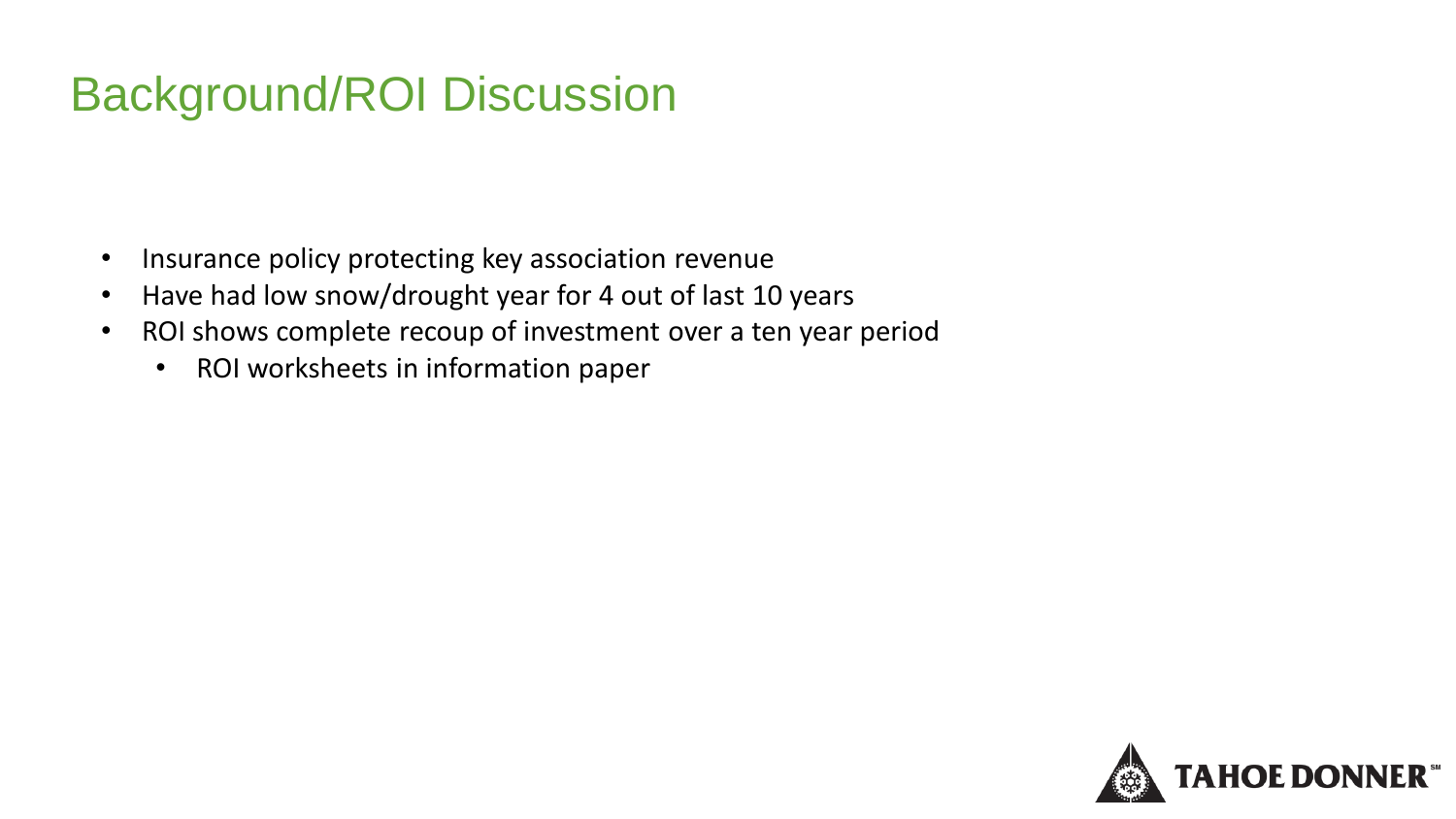#### Design Phases

- Phase 1 Utility infrastructure and front range snowmaking 2020
- Phase 2 Snowmaking to Moondance Hut 2020
- Phase 3 Rough Rider Loop Future Project

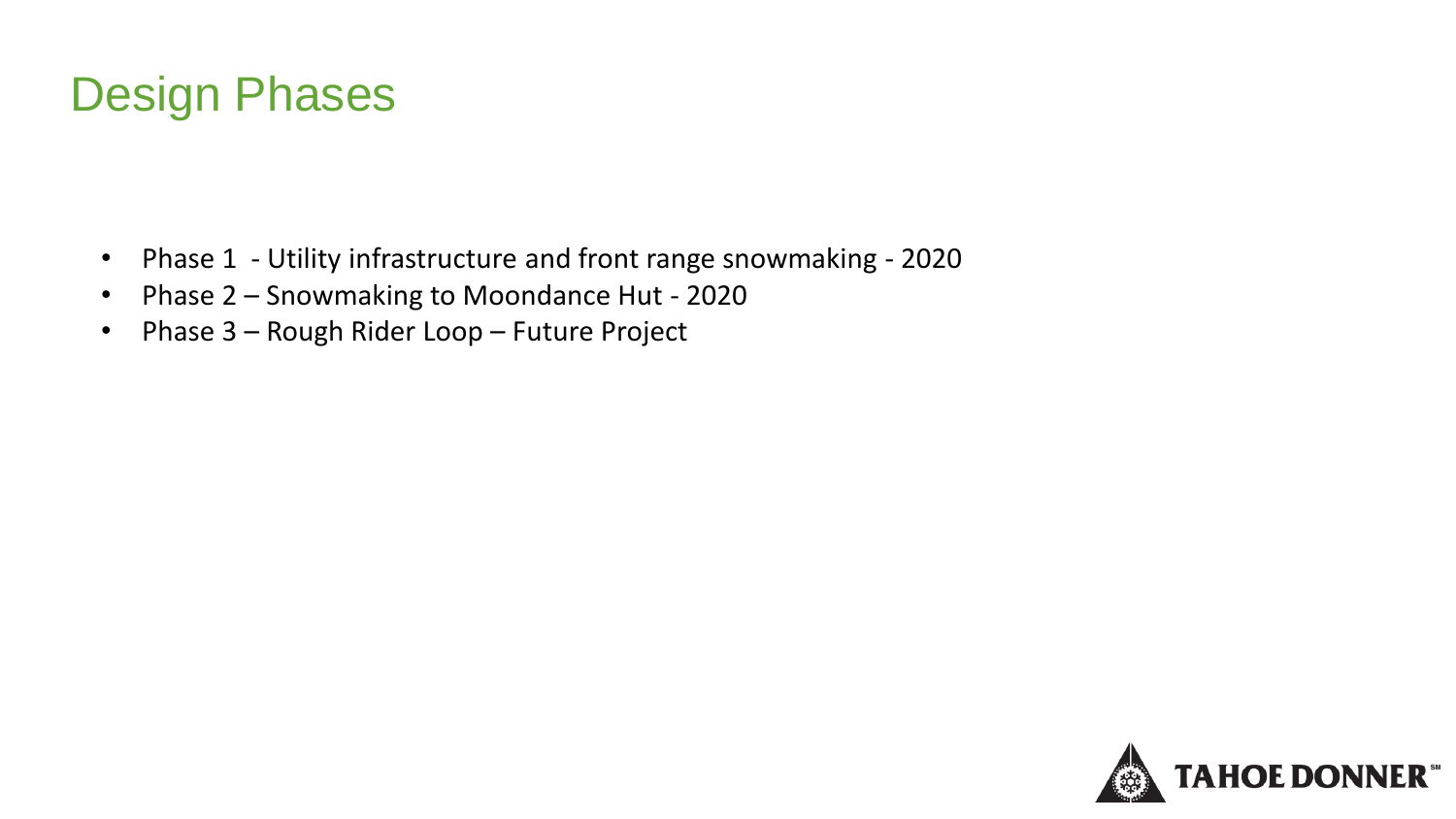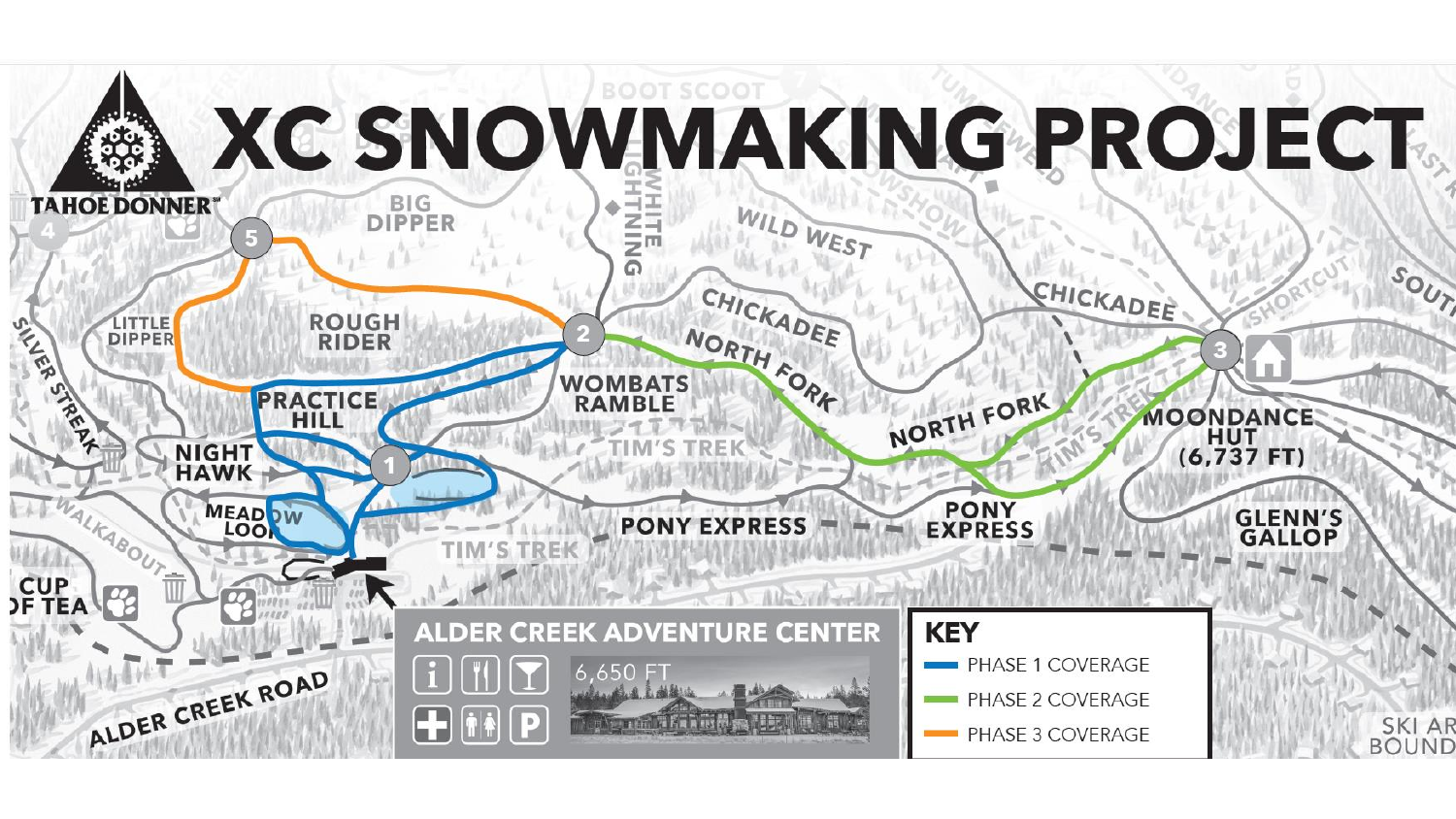#### Member Outreach 2020

- Held 4 demonstration Q&A sessions
- Mostly positive member feedback
	- 25 comment with 17 pro snowmaking, 6 opposed, 2 questions
	- Likemoji 20 pro snowmaking
- Information outlets
	- Information poster on display at TDXC
	- March TD news
	- Instagram
	- Information portal
	- Nextdoor

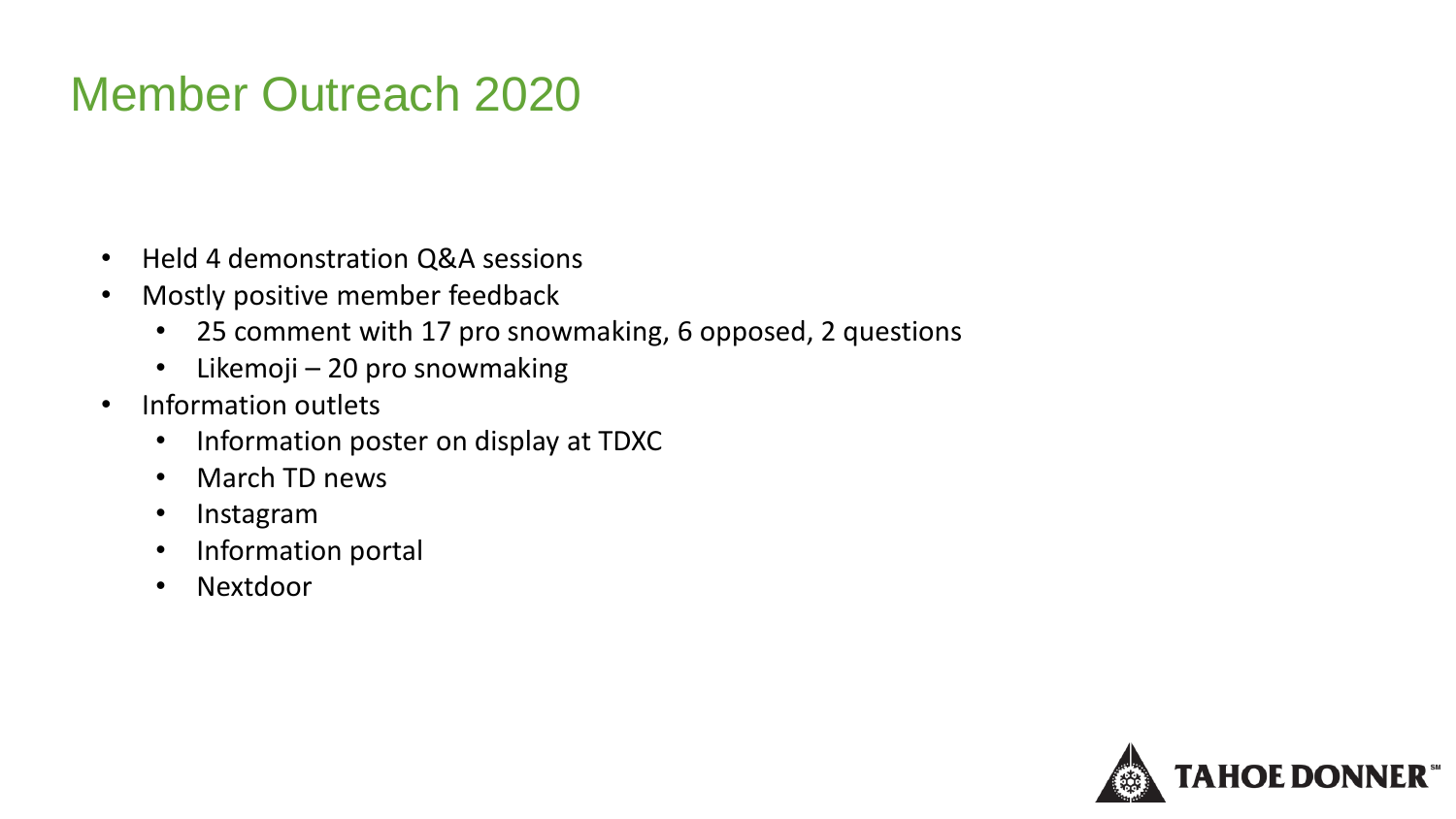#### Project Costs

- Spent to date \$5,000
- Remaining soft costs for design and permitting
	- 50k for design build
	- 100k for environmental only
- Phase 1 construction \$409,141
- Phase 2 construction \$351,348
- Phase 3 construction \$155,000
- Total Project cost 970,489
- **Proposed 2020 development fund cost with 10% contingency - \$891,538**